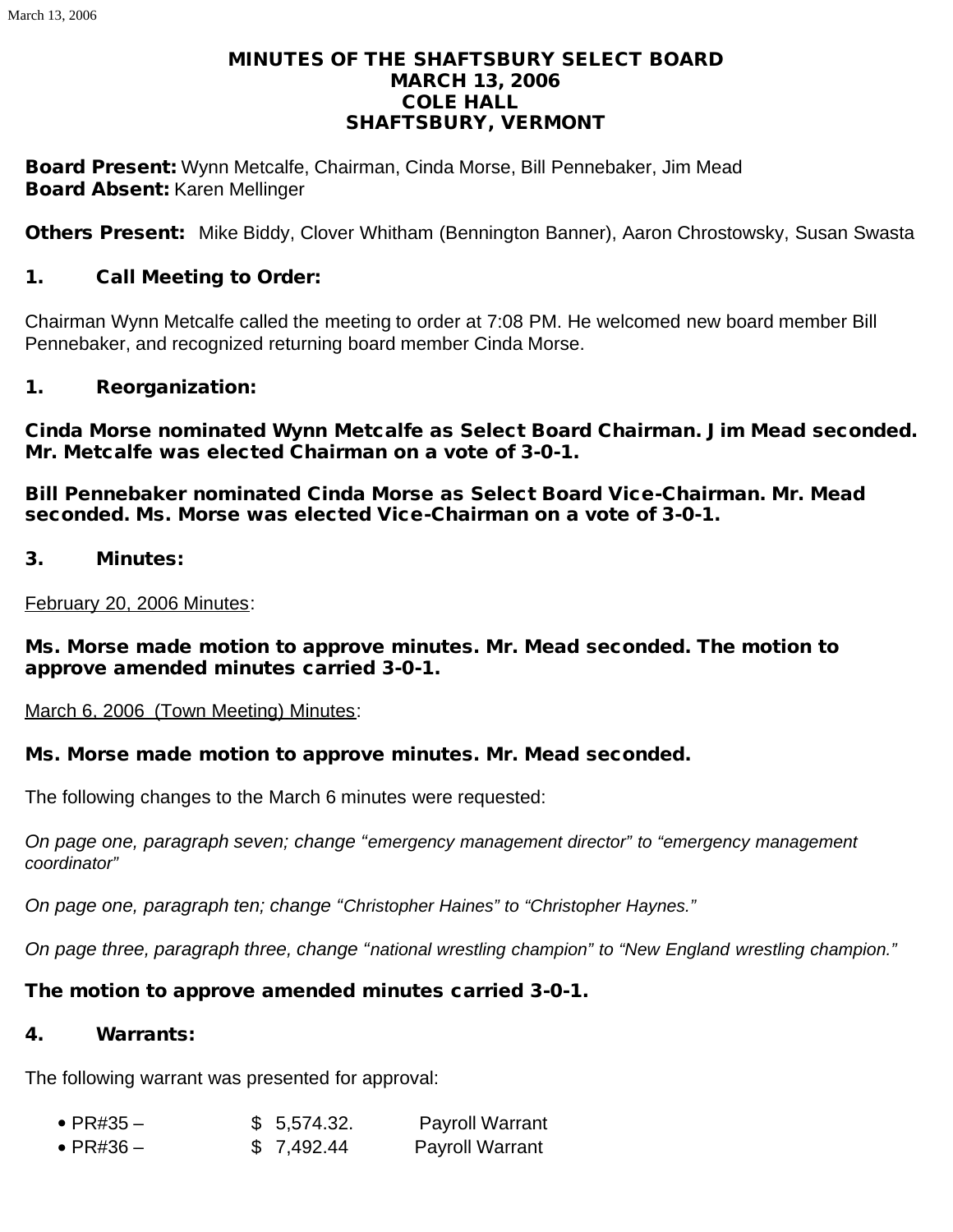- · AP#40 \$ 100.00 General Warrant
- Water Dept. 5W \$40,611.50 Water Dept. Warrant (water bill)

#### Ms. Morse made motion to pay the warrants. Mr. Mead seconded. The motion to pay warrants carried 4-0-0.

Chairman Metcalfe asked Mr. Mead to serve as Water Board Chairman, a position previously held by retired board member Skip Fagerholm, until a new chairman is in place. Mr. Mead agreed to do so.

### 5. Public Comments:

There were no public comments.

# 6. Road Report:

Mr. Mead reported that Highway Foreman Ron Daniels has agreed to occasionally attend board meetings. Ms. Morse suggested that he attend once a month and the board decided that the third meeting of the month, which is televised, would be best. Mr. Mead will check back with Mr. Daniels on this.

Ms. Morse asked Mr. Chrostowsky about the status of the town roads plan, requesting a ballpark estimate of when the plan will be ready. He gave an estimate of three months and stated that he is almost finished with the methodology for the report. Board members discussed data collection for the plan, and Mr. Chrostowsky stated that he would like feedback from the board on the data collection sheet before actual data collection begins. Ms. Morse stated that she wants to make sure the board ends up with a document, since people have been promised a road plan.

Mr. Mead reported that the new trucks have arrived and that a new grader blade is being put on.

# 7. Landfill Update:

Mr. Pennebaker reported that he met with Casella representatives, who took several samples of material from the Dailey site and from near the landfill. Mr. Pennebaker and Casella discussed state regulations on permeability for the soil cushion and cover material, and Mr. Pennebaker looked at the KAS specifications in terms of the state regulations. He believes that the stringent standards specified by KAS may not be necessary.

Mr. Pennebaker also spoke with Buzz Surwillo and learned that Mr. Surwillo does not feel he has been a part of this process. KAS has not been keeping him informed. In addition, KAS is still working on the landfill cover design. It is necessary to get a final design with a professional engineer's stamp. Chairman Metcalfe asked Mr. Pennebaker and Mr. Chrostowsky to draft a letter to KAS expressing these concerns. Mr. Pennebaker reiterated that Mr. Surwillo should be kept abreast of technical matters. He stated that Casella should get back him this week, and that he hopes for a bid from them.

Mr. Chrostowsky reported that he is also working with Markowski Excavating of Pittsford on a landfill closure bid, but they have not received the plans from KAS yet. He asked for two board members to visit Markowski with him; Chairman Metcalfe and Mr. Pennebaker said that they would be able to go next Thursday or Friday.

Chairman Metcalfe suggested that the board hold off on discussion of landfill and transfer station recertification. He would like to get information on who does this sort of work besides KAS. Mr. Chrostowsky expressed his concern that the board get moving soon on this matter because the deadline is June 30. He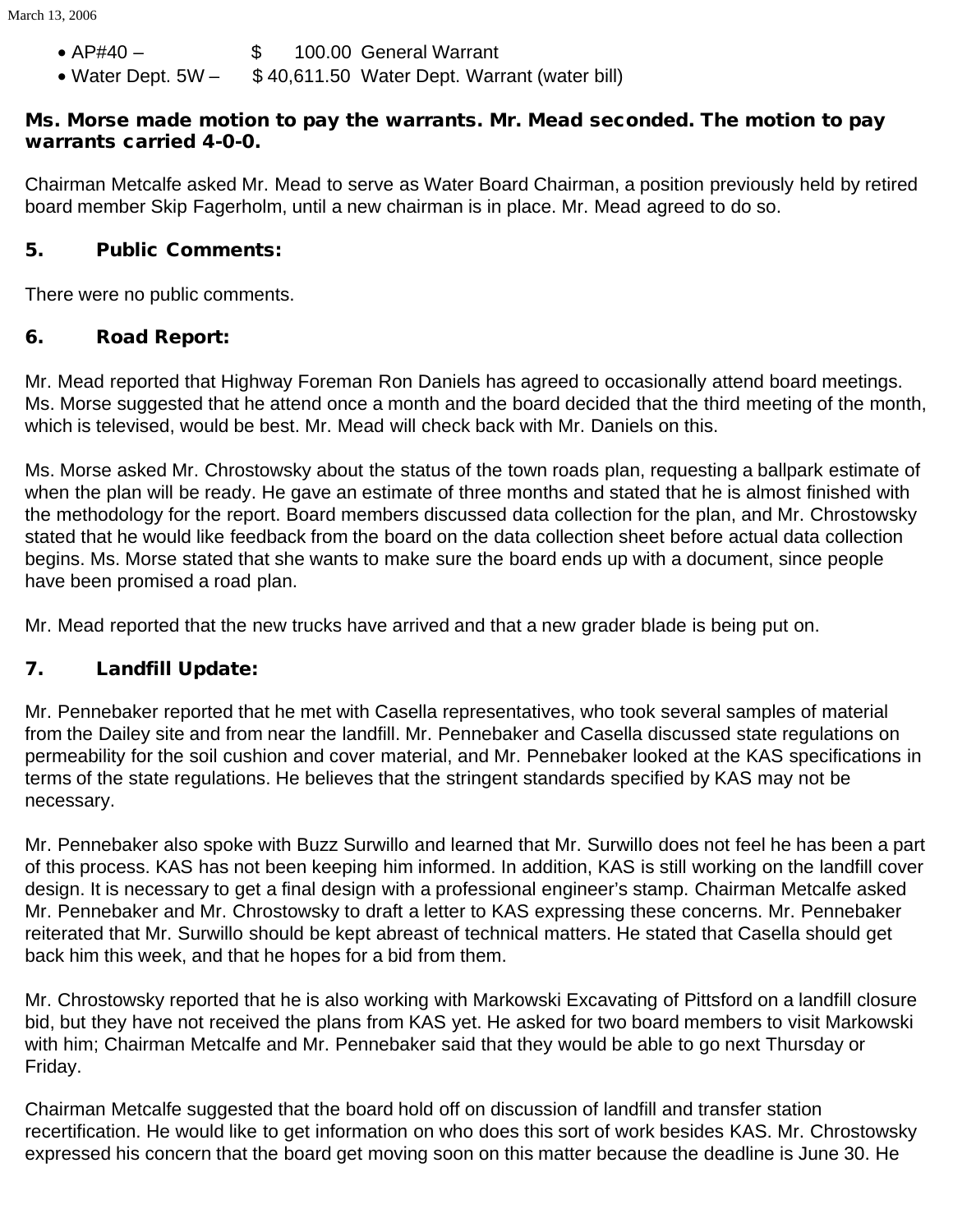will make some calls to find out what other engineering firms might be considered for the work.

# 8. Town Administrator's Report:

Mr. Chrostowsky said that he wants to meet with someone from the state to discuss landfill recertification so that he has a better handle on it. Chairman Metcalfe suggested that he ask a state representative to come down here, and Mr. Chrostowsky said that he would do so.

# 9. Curb Cut Application:

Mr. Chrostowsky presented a curb cut application from Vanessa Haverkoch, seeking access on both Grant and Elm Streets. He stated that both Mr. Daniels and Tony Zazzaro have approved the application. The board discussed the existing cut and the proposed cut, and Mr. Mead stated that Mr. Daniels has recommended the new cut to alleviate a drainage problem.

Mr. Mead made motion to approve Vanessa Haverkoch's curb cut application. Mr. Pennebaker seconded. Motion carried unanimously.

# 10. Verizon Right of Way:

Mr. Chrostowsky stated that Mr. Daniels has a question about the proposed right of way and needs to contact Verizon about it. Chairman Metcalfe said that the board will wait to deal with the matter.

### 11. Town Service Officer Appointment:

Ms. Morse made motion to appoint Kathy Cardiff as Town Service Officer. Mr. Pennebaker seconded. Motion carried 4-0-0.

# 12. Annual Town Highway Financial Plan:

Chairman Metcalfe stated that Mr. Chrostowsky has put together the annual town highway financial plan to submit to the state. He asked for a motion to approve the plan.

Ms. Morse made motion to approve the annual town highway financial plan. Mr. Mead seconded. Motion carried 4-0-0.

# 13. Interim Zoning Bylaw:

Ms. Morse made motion to continue the interim zoning bylaw for one more year. Mr. Pennebaker seconded. Motion carried 4-0-0.

# 14. Update Liaison List:

Chairman Metcalfe stated that he would like to wait to update the liaison list. The board agreed. Chairman Metcalfe asked Mr. Pennebaker if he could perform former board member Skip Fagerholm's liaison duties until the list is updated and Mr. Pennebaker said that he will if he is given the necessary information.

#### 15. Other Business:

Chairman Metcalfe reported that Robert Carter, a former United States Army General and professor at USC